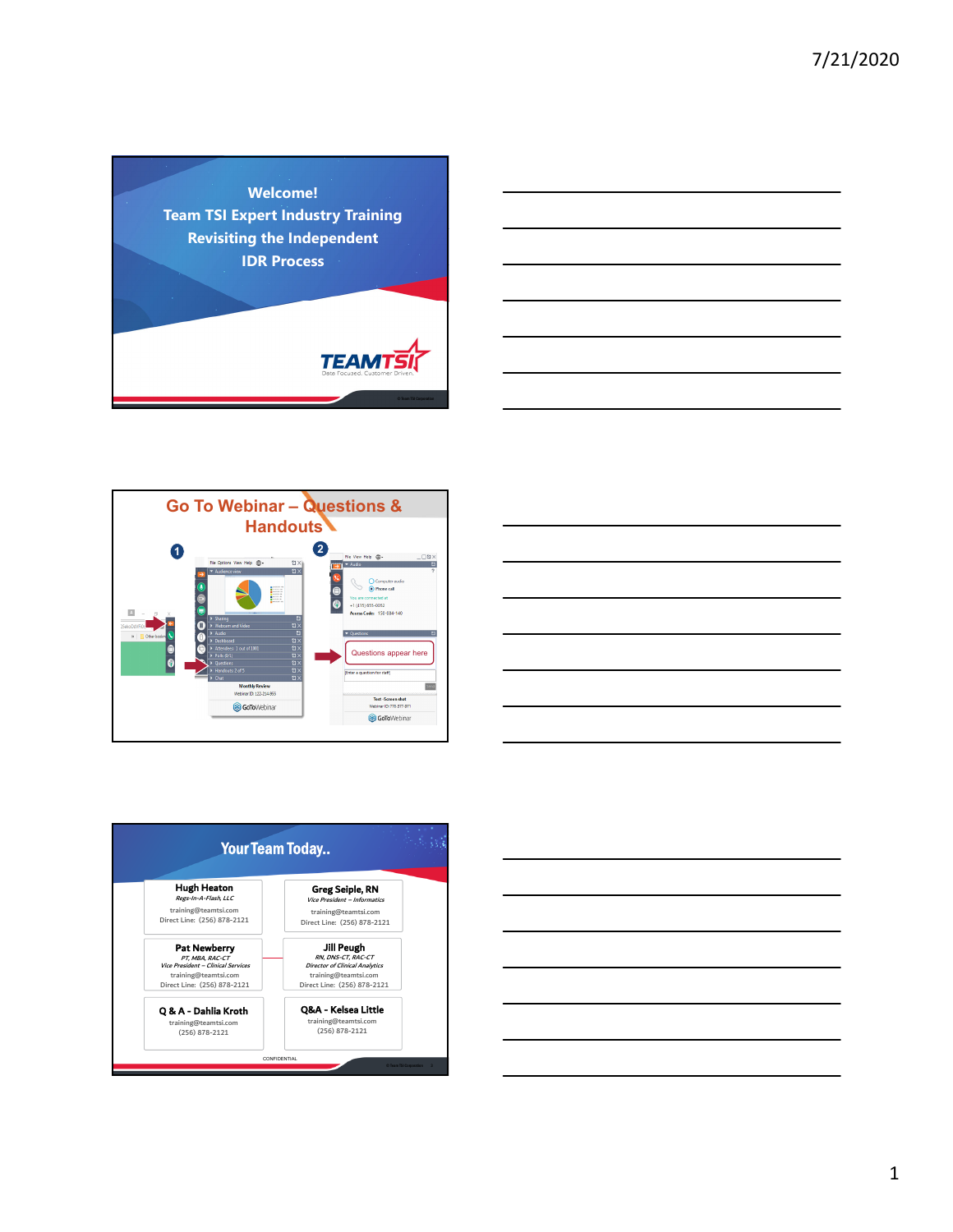![](_page_1_Picture_1.jpeg)

# **Session Objectives**

#### **Upon completion of this session, you should be able to:**

**Describe** the Independent IDR (IIDR) Process.

© 2017-2020 – W. H. Heaton **5**

© 2017-2020 – W. H. Heaton

- Discuss the **benefits** of using the Independent IDR Process.
- Discuss the **importance** of understanding the COVID-19 reporting requirements and the **New** Enhanced Infection Control Enforcement Process. Discuss the Independent IDR **time frame** requirements.
- Identify and discuss actions that are considered an **invalid use** of the Independent IDR Process.
- Discuss the **types** of Independent IDR review, cost, & legal counsel participation.
- Discuss the **importance** of requesting a **new** Plan of Correction.
- Discuss the **preparation** and **submission** of **relevant** documents.
- Identify **individuals** that **may** be allowed to **attend** an Independent IDR hearing. Identify and discuss **reasons not** to proceed with an Independent IDR hearing.

# **Overview**

- The Independent Informal Dispute Resolution (IIDR) Process allows the<br>facility to dispute **ONLY those deficiencies for which a** civil money penalty<br>(CMP) has been **imposed** and will be **collected** and placed in escrow.
- Unlike the IDR process which allows facilities an opportunity to challenge<br>deficiency citations, a facility **cannot** seek an Independent IDR <u>unless</u> they<br>receive **notification** from CMS of the facility's **eligibility** t
- The facility's request for an Independent IDR **must** be made **within ten (10) calendar days** of the receipt of the offer from CMS to participate in the IIDR.
- The **time frame** runs **concurrent** with the submission of the Plan of Correction (PoC).
- You must submit a **PoC** within the 10 calendar days time frame for all deficiencies **not** challenged or where **no** IIDR is permitted for a cited deficiency.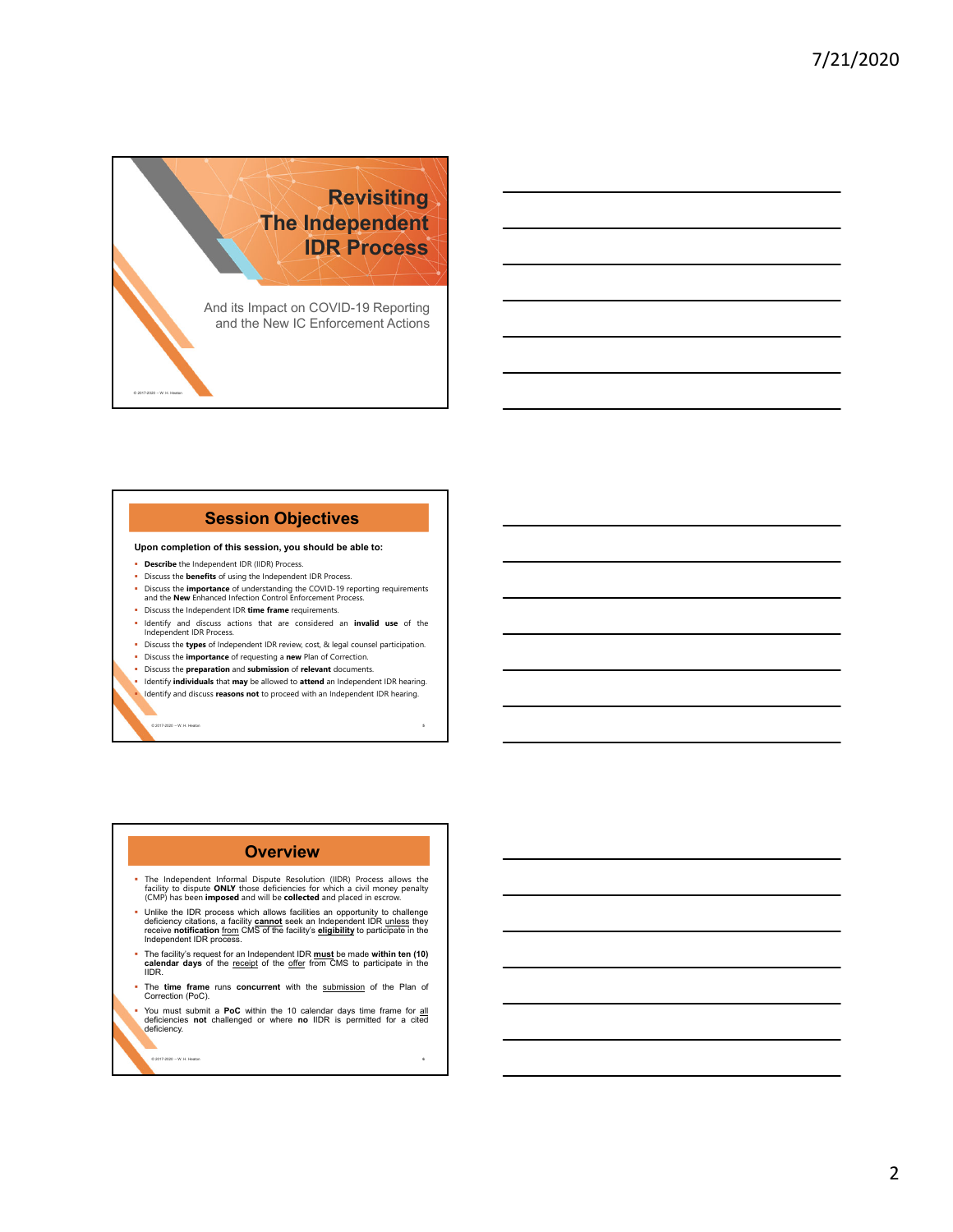# **Overview – cont'd**

- The **written** notice **from CMS** should **include** information relative to the Independent IDR Process and **document** submission requirements.
- Another important **reminder** is that of requesting a **hearing** with the Departmental Appeal Board **(DAB)** before an administrative law judge **(ALJ)**.
- This is a **separate** process from the Independent IDR.
- You only have **60-days** from the **date** you receive written notice of the **imposition** of an enforcement action (e.g., CMP, DPNA, etc.) to **file** a Hearing Request.
- The fact that you have **requested,** and/or are **participating** in, an **Independent IDR** does **NOT** suspend the **60-day** time frame for **filing** a hearing request **nor** does it **delay** the imposition of CMPs or other remedy.

© 2017-2020 – W. H. Heaton **7**

# **Benefits of Using the Independent IDR Process**

**The Independent IDR process can benefit the facility by:**

**Reducing** the impact on the 5-Star Rating;

© 2017-2020 – W. H. Heaton **8**

- **Removing** and/or **decreasing** scope and severity can improve the status of the facility on Nursing Home Compare;
- Deficiencies **removed** will **not** require a PoC or follow-up survey to review correction; When survey tags or scope and severity levels are **decreased**, the facility may have
- **less** exposure or liability for certain claims;
- Individual **licenses** of the administrator and the facility would be better protected, especially when there is a valid reason to dispute the tag;
- The facility has an **opportunity** to review its policy and procedure when analyzing disputed deficiencies and can make a determination as to the **benefit** of modification to prevent further concern in the area;

**Challenging F884** citations and **other** related **IC** deficiencies to prevent enhanced enforcement actions for IC deficiencies at a **S/S Level of D or above**.

**Review of COVID-19 Reporting Requirements** 

- QSO Letter **20-29 requires** nursing homes to **report** COVID-19 facility data to **CDC** and to **residents**, their **representatives**, and **families** of residents in nursing homes. **Failure** to report data can **result** in an **enforcement** action.
- 
- **F884 COVID-19 Reporting to CDC**.
	- **F884** is conducted **OFFSITE** by **CMS** using the **weekly** data reported to CDC.
	- Facilities identified as not reporting data timely will receive a deficiency<br>citation at an F Level and a one-day CMP of \$1,000. CMP amounts are<br>increased by \$500 for each week data is not submitted.

**F885 – Facility Reporting COVID-19 Information to Residents, Representatives, and Families**:

- **F885** is conducted **ONSITE during** the Focused Survey Process.
- If the surveyor finds **noncompliance**, a citation **will** be entered on the 2567 and **enforcement** actions will be **implemented** in accordance with QSO Letter **20-20**.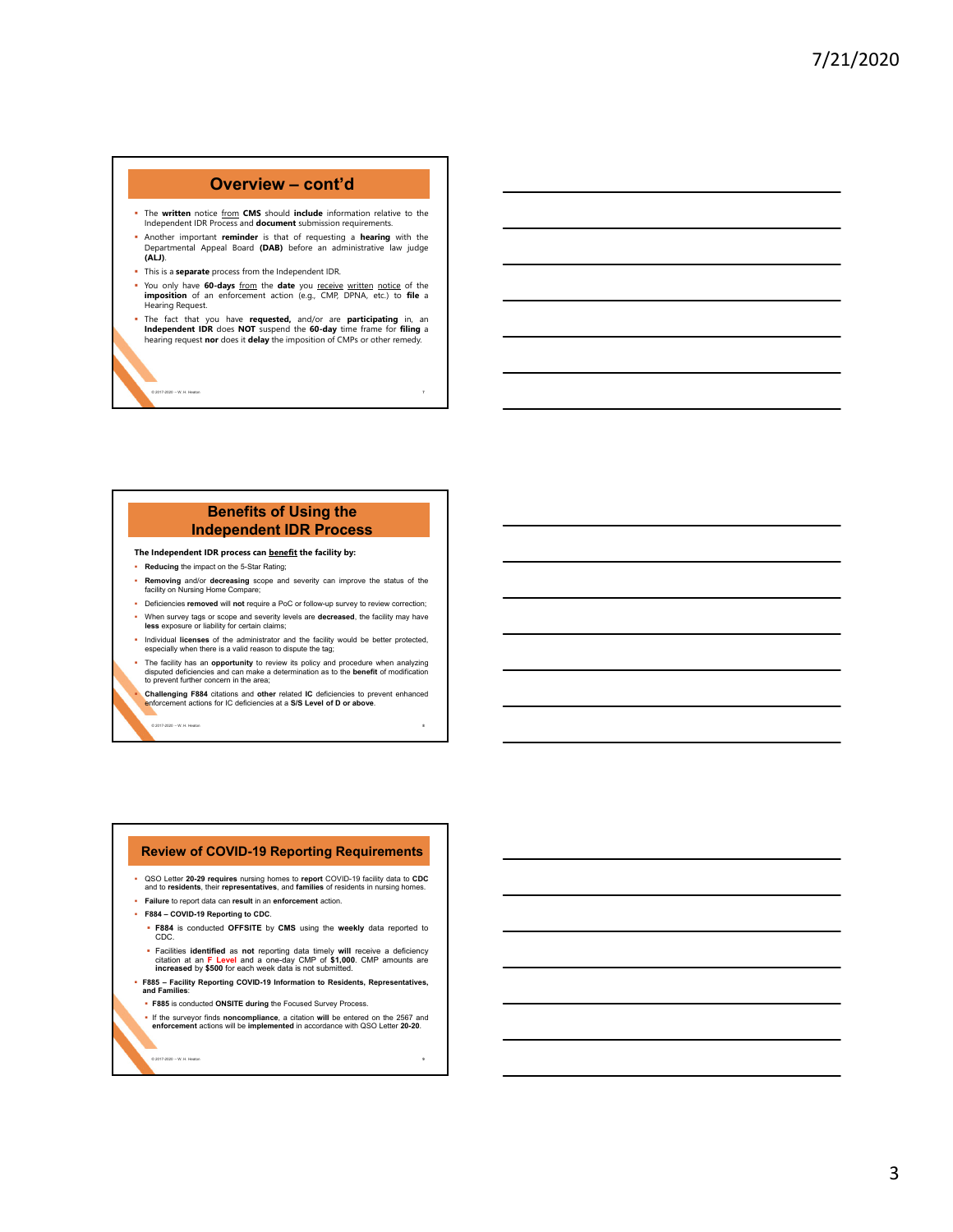### **The New Enhanced Enforcement Process for Infection Control Deficiencies**

**QSO Letter 20-31 implemented NEW enhanced enforcement guidelines for Infection Control Deficiencies. Substantial non-compliance (D or above) with any deficiency associated with IC requirements will lead to the following enforcement remedies:**

- **Non-compliance** for an Infection Control deficiency when **NONE** have been cited in the **last year** (or on the **last** standard survey):
- o Nursing homes cited for **current** non-compliance that is **not** widespread **(Level D & E)** - **Directed Plan of Correction.**
- o Nursing homes cited for **current** non-compliance with infection control requirements that is **widespread (Level F)** - **Directed Plan of Correction**, **Discretionary Denial of Payment for New Admissions** with **45-days** to <u>demonstrate compliance</u> with Infection Control<br>deficiencies.

© 2017-2020 – W. H. Heaton **10**

### **The New Enhanced Enforcement Process for Infection Control Deficiencies – cont'd**

**Non-compliance** for an Infection Control deficiency cited **ONCE** in the **last year** (or on the **last** standard survey):

- Nursing Homes cited for **current** non-compliance with infection control requirements that is **not** widespread (**Level D & E**)-**Directed Plan of Correction, Discretionary Denial of Payment for New Admissions** with **45-days** to demonstrate compliance with Infection Control deficiencies, Per Instance Civil Monetary Penalty (**CMP**) up to **\$5000** (at State/CMS discretion)**.**
- Nursing Homes cited for **current** non-compliance with infection control requirements that is **widespread (Level F)**-**Directed Plan of Correction, Discretionary Denial of Payment for New Admissions** with **45-days** to demonstrate compliance with Infection Control deficiencies; **\$10,000** Per Instance CMP.

© 2017-2020 – W. H. Heaton **11**

#### **The New Enhanced Enforcement Process for Infection Control Deficiencies – cont'd**

**Non-compliance** that has been cited for Infection Control Deficiencies **TWICE** or MORE **in the last two years** (or **twice** since **second** to **last** standard survey)

- Nursing homes cited for **current** non-compliance with Infection Control requirements that is **not** widespread (**Level D & E**)-**Directed Plan of Correction, Discretionary Denial of Payment for New Admissions**, **30-days** to demonstrate compliance with Infection Control deficiencies; **\$15,000** Per Instance CMP (**or** per day CMP may be imposed, as long as the total amount **exceeds** \$15,000)
- Nursing homes cited for **current** non-compliance with Infection Control<br>requirements that is **widespread (Level F)-Directed Plan of**<br>Correction, Discretionary Denial of Payment for New Admissions,<br>30-days to <u>demonstrate</u>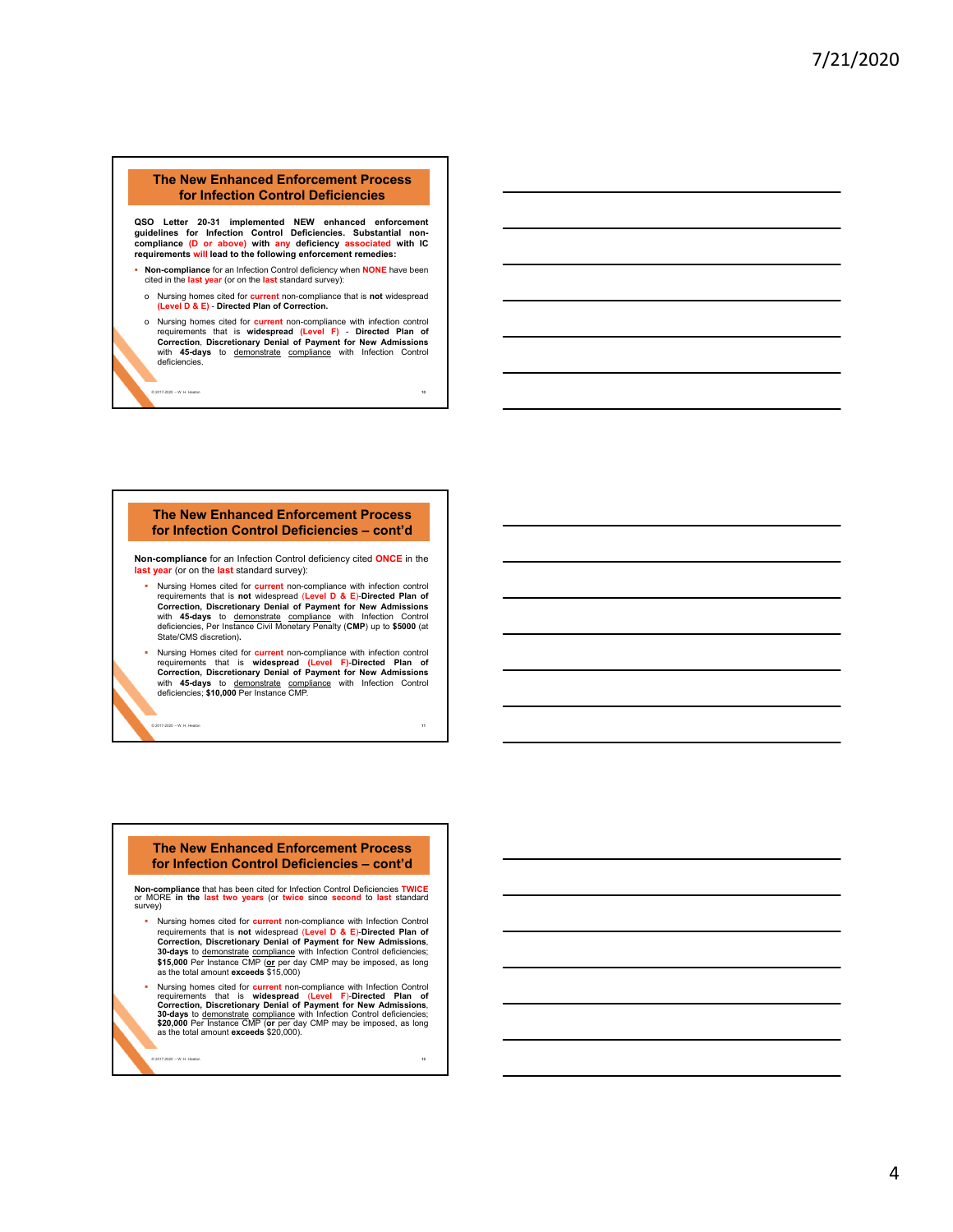### **The New Enhanced Enforcement Process for Infection Control Deficiencies – cont'd**

- Nursing Homes cited for current non-compliance with Infection Control<br>Deficiencies at the Harm Level (Level G, H, I), regardless of past history-<br>Directed Plan of Correction, Discretionary Denial of Payment for New **Admissions** with **30 days** to <u>demonstrate compliance</u> with Infection Control<br>deficiencies. Enforc**ement imposed** by CMS Location per current policy,<br>but CMP imposed at h**ighest amount option within the appropriate** (non-Immediate Jeopardy) range in the CMP analytic tool.
- Nursing Homes cited for **current** non-compliance with Infection Control Deficiencies at the **Immediate Jeopardy Level (Level J, K, L)**, **regardless** of **past history** – In **addition** to the **mandatory remedies** of **Temporary Manager or Termination, imposition of Directed Plan of Correction, Discretionary Denial of Payment for New Admissions**, **15-days** to <u>demonstrate compliance</u> with Infection Control deficiencies. **Enforcement**<br>i**mposed** by CMS Location per current policy, but **CMP** imposed at **highest**<br><mark>àr</mark>nount option within the appropriate (IJ) range in the CMP analyti

© 2017-2020 – W. H. Heaton **13**

### **Time Frame for SUBMITTING an Independent IDR Request**

- A facility may request an Independent IDR for each survey that cites<br>deficiencies for which a civil money penalty (CMP) has been imposed<br>and will be collected and placed in escrow.
- The Independent IDR is conducted **only** upon the facility's **timely** request. The facility **must** submit its **request** for an Independent IDR **within 10**
- **calendar days of receipt of the offer from CMS**. The facility must submit its request in **writing** to the State survey agency, or the approved Independent IDR entity or person, as appropriate. If the request is mailed, the **POSTMARK** must **verify** that the request was ma
- The request should **also include documents**, such as facility policies and procedures, resident medical record information that are <u>redacted</u> to protect confidentiality and all patient identifiable information, or other i

© 2017-2020 – W. H. Heaton **14**

# **Time Frame for COMPLETING an Independent IDR Request**

- Regulations at §488.431(a)(1) **requires** that Independent IDR be completed within **60 days** of the facility's request.
- Every effort must be made to comply with this time frame, however, failure to timely complete the Independent IDR process does not invalidate deficiencies or delay any remedies imposed.
- The Independent IDR process is considered **completed** if a facility does **not** timely request **or** chooses **not** to participate in the Independent IDR process **or** when a **final decision** has been made, a **written** record has been generated, AND the State survey agency has sent **written notice** of this **final** decision to the facility.
- An **unchallenged** deficiency is deemed final. Substantial noncompliance with only **one** participation requirement **can** support the imposition of a penalty.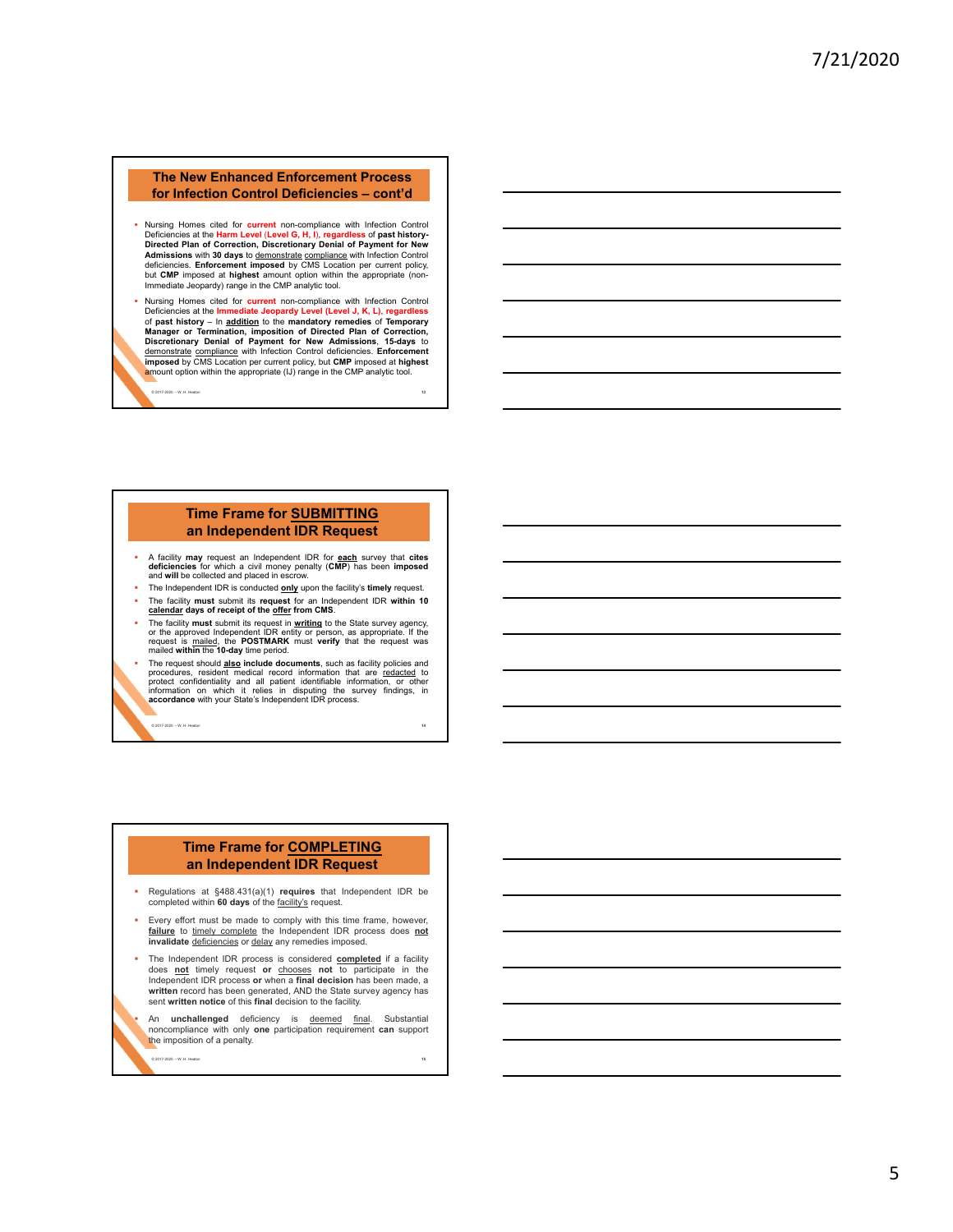## **Invalid Use of the Independent IDR Process**

The facility may **NOT** use the Independent IDR Process to **challenge** the following:

- **a** Remedy(ies) **imposed** against the facility;
- Questions or issues from a **previous** survey;
- Cited deficiencies when a **CMP** is **not** imposed;
- **S/S** classifications, **except** citations that constitute **SQC** or **IJ**:
- Survey findings that have **already** been the subject of an **IDR unless** the IDR was completed **PRIOR** to the imposition of the CMP;
- **Alleged failure** of the survey team to **comply** with a requirement of the survey process;
- **□** Alleged **inconsistency** of the survey team in citing deficiencies among facilities; Alleged **inadequacy** or **inaccuracy** of the Independent IDR process; or
- **Surveyor** behavior/conduct.

© 2017-2020 – W. H. Heaton **16**

### **Types of Review**

The facility's **notice** of their opportunity to **participate** in an Independent IDR should include HOW the process will be conducted, which may include:

- A Written/Desk Review;
- A Telephone Review; or
- A Face-to-Face Meeting.
- **D** Federal Independent IDR Process.
	- In the case where a **Federal** survey, conducted **solely** by Federal<br>surveyors, or its contractors, results in the implementation of a<br>CMP, the **Regional Office** will provide the Independent IDR notice and process.

 The **Federal** Independent IDR process is **paper-review** only. © 2017-2020 – W. H. Heaton **17**

### **Cost to the Facility**

- States may not charge facilities for the Independent IDR process<br>required under 42 C.F.R. §488.431.
- For deficiencies that are the **basis** for a civil money penalty which is **not** collected and placed in escrow under §488.431(b), **or** for **deficiencies** that lead to the **imposition** of **another remedy** that is **not** a civil money penalty, a State is **not** required to provide Independent IDR.
- **In situations where the Independent IDR process is not required** but is **provided** by the State directly at its option, the State **may** choose to **charge** a facility a user fee for those processes.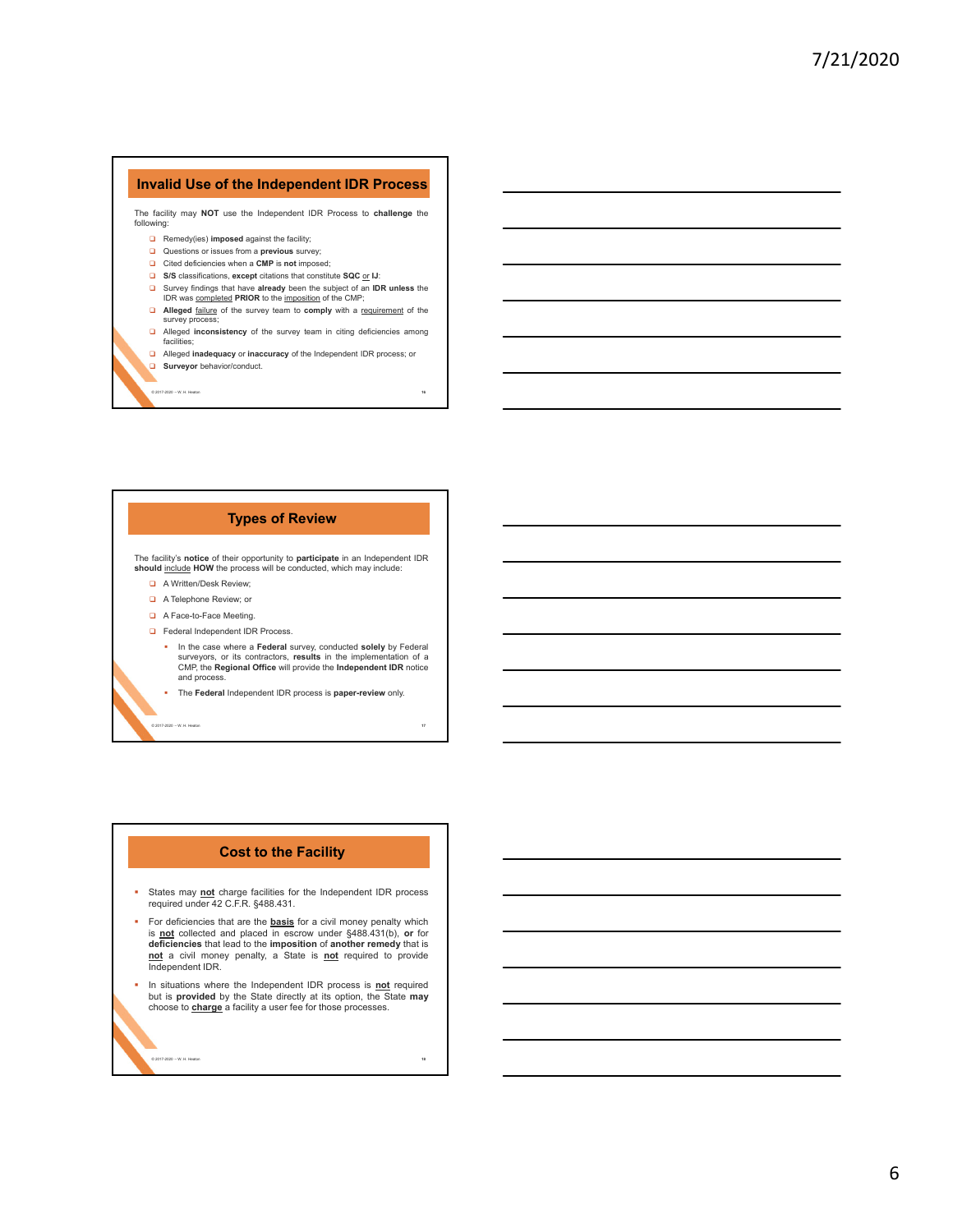# **Participation of Legal Counsel**

- The **attendance** of the facility's legal counsel, or his/her representatives, at an Independent IDR review is an **individual** State **decision**.
- **Should** the State **permit** the facility's legal counsel to participate in the Independent IDR, the facility must **notify** the State of their legal counsel's participation to **ensure** that the State's legal counsel is **present**.
- The **cost** of the State's legal counsel's attendance is the responsibility of the State.

 The **cost** of the facility's legal counsel's attendance is the responsibility of the facility.

© 2017-2020 – W. H. Heaton **19**

### **Notifying Involved Resident/Ombudsman**

- Once a facility **requests** an Independent IDR, the State must **notify** the **involved** resident or resident representative, as well as the State's long-term care **Ombudsman**, that they have an opportunity to submit **written comment** concerning the facility's Independent IDR request.
- The State is **encouraged** to **request** from the Ombudsman **specific** information based on **direct** involvement or **knowledge** about the **issues** being **disputed** by the facility.
- **Information** about the facility or provider in **general**, but **not related** to the deficiency(ies) at issue, are **not** relevant to the Independent IDR and should **not** be **considered** by the State or the Independent IDR process.

## **Plan of Correction (PoC)**

- Based on a **final** Independent IDR recommendation and **final** State and CMS action, if **one** or **more** deficiencies on the Form CMS-2567 have been **changed**, **deleted** or **altered**, the facility has the **option** to **request** a clean (**new**) copy of the Form CMS-2567.
- The clean (**new**) copy will be the <u>releasable</u> copy <u>only</u> when a clean<br>The wiv plan of correction is <u>both</u> provided and signed by the facility.<br>The **original** Form CMS-2567 is **disclosable** when a clean (**new**) plan of correction is **not submitted** and **signed** by the facility.
- **Any** Form CMS-2567 and/or plan of correction that is **revised** or **changed** as a **result** of Independent IDR **must** be **disclosed** to the State long-term care **ombudsman** in accordance with §7904.

© 2017-2020 – W. H. Heaton **21**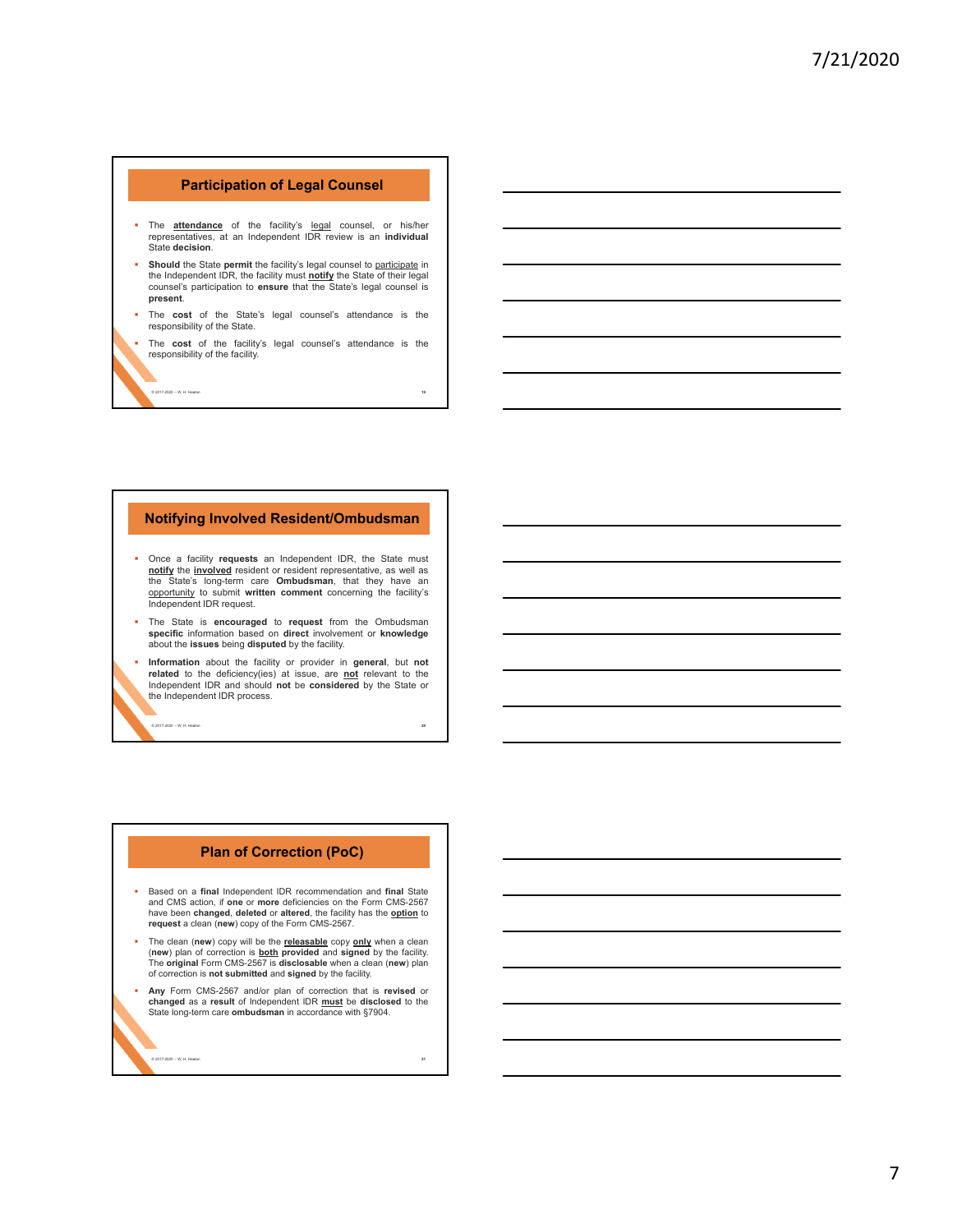# **Document Preparation**

**When submitting supporting documentation to Independent IDR, you should include the following:**

- The **tag** number(s) you are disputing (e.g., F600);
- The reason(s) **why** the **deficiency** is disputed;
- The reason(s) **why** the **scope and severity** should be reduced (if **SQC** or **IJ** level);
- The **desired** outcome;
- **Documentation** that **directly** demonstrates that the deficiency is **not sustainable**;
- The **type** of Independent IDR format **desired** (e.g., written review, telephone, face-to-face meeting);
- **If** legal counsel is **attending** (as permitted by the Independent IDR plan); Other data as may be required by the Independent IDR plan.

© 2017-2020 – W. H. Heaton **22**

### **Submitting Relevant Documents**

**Documentation should be relevant to the disputed survey findings. Examples include:**

- A **facility** form that is **specific** to the **disputed** findings. **Blank** forms should **only** be submitted to **prove** that a form **existed** at the time of the survey;
- **Documents** from appropriate facility **records** (i.e., if the dispute regards a care plan that a surveyor found deficient, submit that care plan).
- $\checkmark$  Nurse's notes, physician's notes, medication orders, assessments, etc.; **Applicable** policies and procedures;
- 
- **Inservice** training records (e.g., curriculum summary, signature lists, etc., to indicate the training context and attendance at the training session.) © 2017-2020 – W. H. Heaton **23**

### **Submitting Relevant Documents –cont'd**

- $\checkmark$  The Minimum Data Set (MDS):
- **Signed** and **dated testimonials** from resident family members or facility staff.
- You **may** be required to **submit** a copy of the Statement of Deficiencies (2567) (**without** a plan of correction), and/or resident/staff **identifier lists** as used in the **disputed** survey process and other State specific materials.
- You may **also** be asked to **explain why** the submitted material was **not shown** to the survey team **during** the discussion of survey findings (e.g., at the exit conference).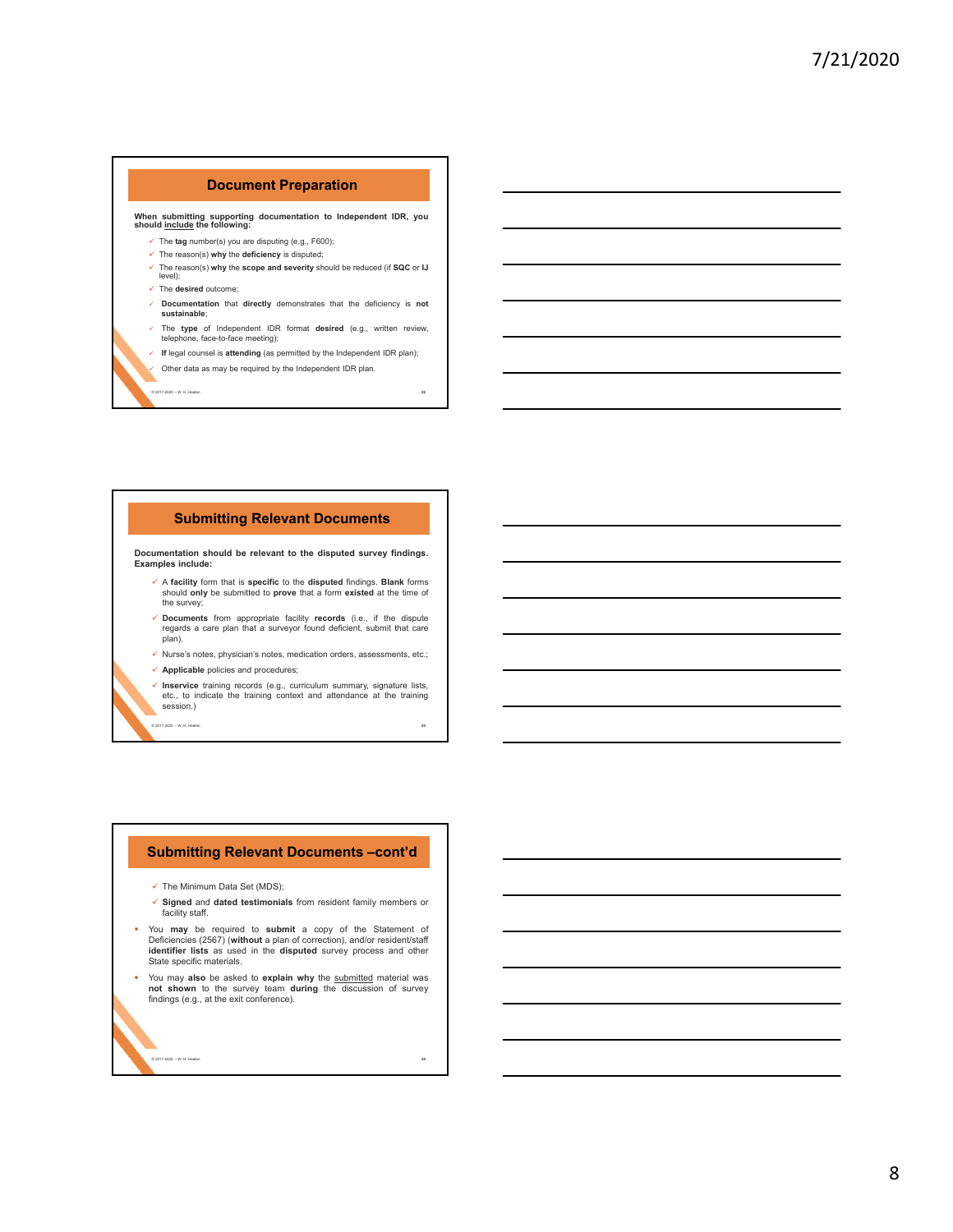### **Submitting Relevant Documents –cont'd**

- Documents should be in its **original** form and content as of the survey date. Do **not** submit documentation that was prepared **after** the survey date (i.e., revised policies and procedures, care plans, in-service training records, etc.).
- The wording on the documents must be legible. If the document or<br>portions are illegible, provide a typed version or a neatly written<br>transcript of the section of the document. Illegible documentation will **not** be reviewed.
- Follow your State's process for **redacting** resident identification information.

© 2017-2020 – W. H. Heaton **25**

# **Determining Relevant Information**

#### **Evidence which is almost never relevant includes such items as:**

- Time, event, or person **other** than identified on the Statement of Deficiencies (SOD);
- Events occurring **after** the date of the SOD;
- **Subsequent** remedial measures (e.g., policy change **after** the alleged deficiency);
- **Offers** to pay medical expenses;
- **Past** determinations of deficiencies (e.g., presenting an exhibit which shows a **previous** survey from **another** facility in which the **same** deficiency was **removed** during an Independent IDR.);

© 2017-2020 – W. H. Heaton **26**

Evidence **relating** to the SOD which are **not** disputed.

#### **Burden of Proof**

- The **standard** of **proof** is the **level** of **proof** required.
- Because the **purpose** of the Independent IDR is to **provide** the facility with an **opportunity** to **refute** certain cited deficiencies, **it is the facility** that **has** the **burden** of **proof** of presenting **evidence** which can **persuade** the Independent IDR entity that the **necessary elements** of the regulations **were met**.